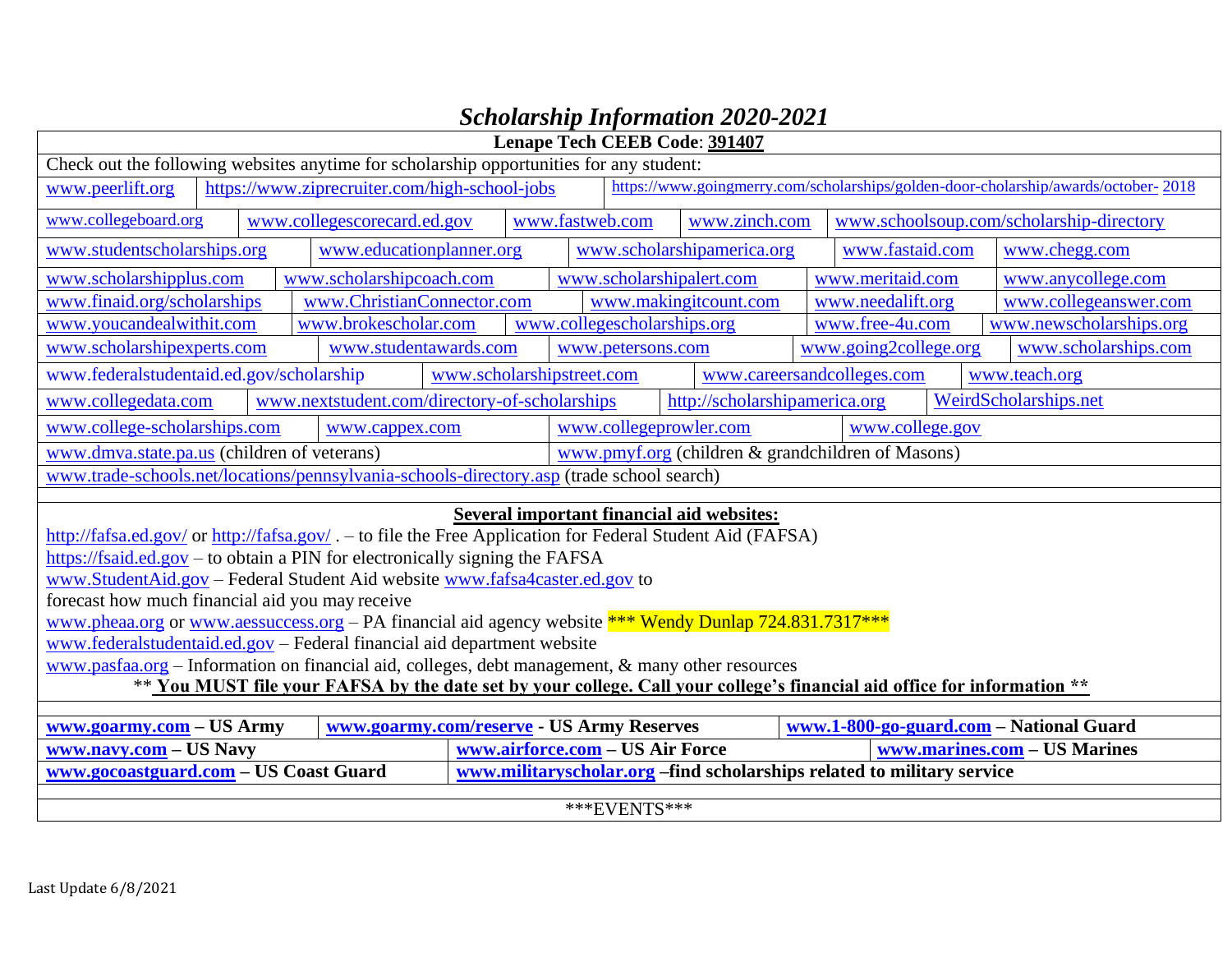**\*\*\*Post-Secondary Institutions visiting Lenape Tech – See Guidance and Flyers throughout the school\*\*\* \*\*\*Financial Aid Night – Tuesday, September 14, 2021 \*\*\* \*\*\*FAFSA Completion Workshop – Tuesday, November 9, 2021 \*\*\***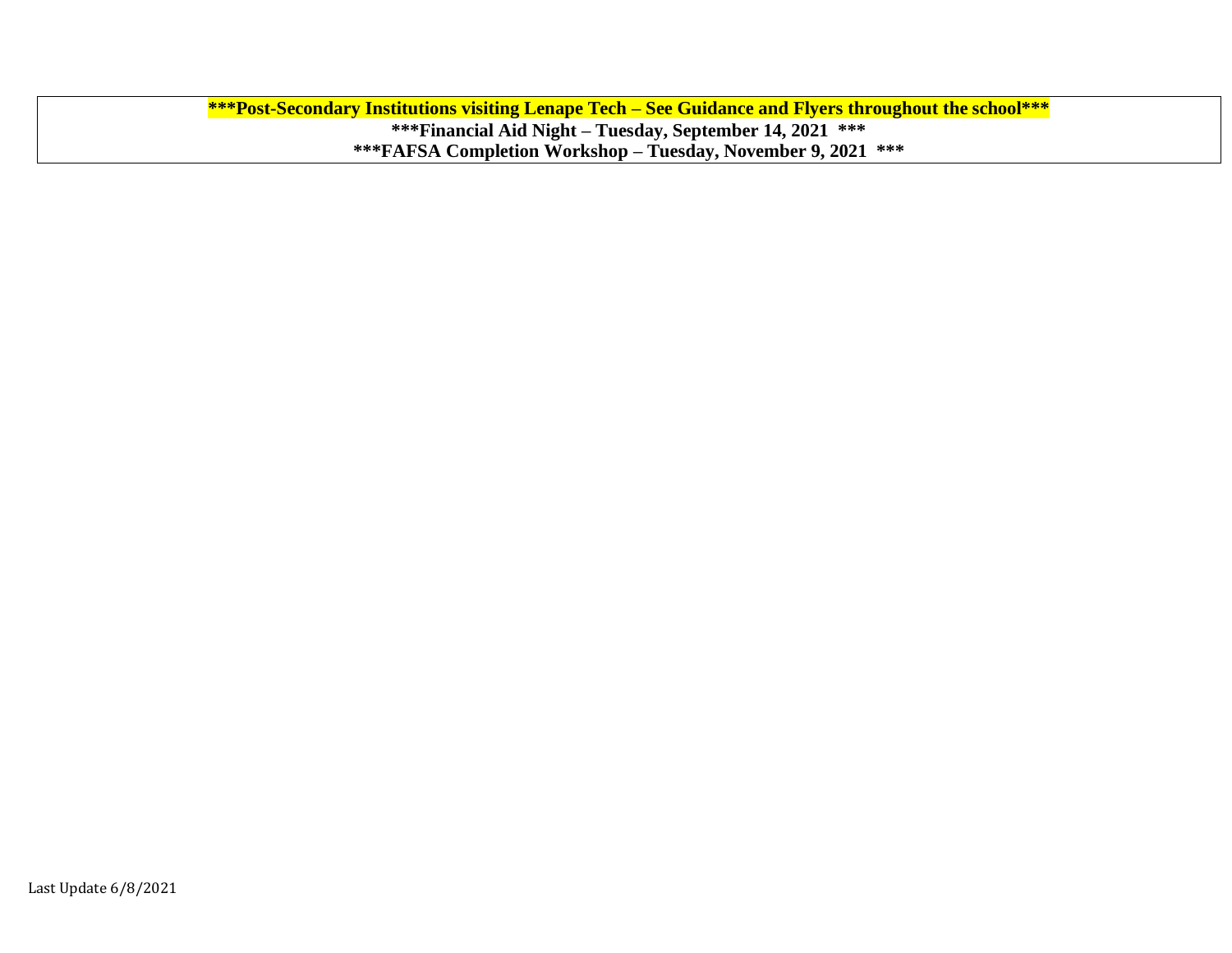## **\*\*\* This list will expand throughout the school year as we receive information. Check back periodically. \*\*\*** Anywhere you see **SCHOLARSHIP APPLICATION** this is a link to the application.

| Scholarship<br><b>Amount - Deadline</b>                                                                          | <b>Criteria</b>                                                                                                                                                                                                                                                                                                                                                                                                                                                                            | <b>How to Apply</b>                                                                                                                                                                                                                                                                                                                                        |
|------------------------------------------------------------------------------------------------------------------|--------------------------------------------------------------------------------------------------------------------------------------------------------------------------------------------------------------------------------------------------------------------------------------------------------------------------------------------------------------------------------------------------------------------------------------------------------------------------------------------|------------------------------------------------------------------------------------------------------------------------------------------------------------------------------------------------------------------------------------------------------------------------------------------------------------------------------------------------------------|
| <b>Student-View Scholarship Program</b><br>Multiple scholarships from \$500 - \$5000<br>Deadline: April 22, 2021 |                                                                                                                                                                                                                                                                                                                                                                                                                                                                                            | Simply log on to <b>www.student-view.com</b><br>and complete a 15-20 minute application survey about<br>colleges in your area                                                                                                                                                                                                                              |
| Thomas O'Brien Memorial Scholarship<br>\$1500<br>Deadline: April 2, 2021                                         | * Applicant must be a senior enrolled in an approved secondary<br>career and technical education program in PA and planning to<br>attend a post-secondary institution majoring in a career and<br>technical field.<br>* If chosen a finalist, applicant must be available for a possible<br>telephone interview.<br>* The \$1500 award will be sent directly to the educational<br>institution identified by the recipient.<br>* The scholarship is a one-time award and is non-renewable. | Complete the scholarship application package which<br>can be found www.cte.iup.edu/scholarship<br>The following materials must also be included.<br>* High school and career and technical school<br>transcripts.<br>* Personal essay<br>* Two letters of recommendation<br>* letter of acceptance from the post-secondary<br>institution you will attend. |
| Leonard Miller Memorial Scholarship<br>Deadline: April 15, 2021                                                  | * Student must be a senior at Apollo-Ridge High School<br>* Student must plan to further his/her education in law<br>enforcement/criminology or a closely related field<br>* Academic potential of further education<br>* Must be accepted and enrolled in an institution of higher<br>learning or training                                                                                                                                                                                | Complete SCHOLARSHIP APPLICATION and<br>turn in to Mrs. Lukehart, Apollo-Ridge Guidance<br>counselor, before April 15, 2021                                                                                                                                                                                                                                |
| Louise C. Prenni Memorial Scholarship<br>Deadline: February 26, 2021                                             | * Applicant is available to any senior graduating in 2020<br>* Attending any type of post-secondary education to begin in the<br><b>Fall of 2020</b><br>* Type an essay on the teacher you believe is the MOST positive<br>role model for students (no restrictions on length)<br>* Scholarship recipient will also have three books of their choice<br>submitted to the Elementary, Middle and High School<br>Libraries in memory of Louise.                                              | <b>Complete SCHOLARSHIP APPLICATION and</b><br>turn in to Mrs. Lukehart, Apollo-Ridge Guidance<br>counselor, before February 26, 2021                                                                                                                                                                                                                      |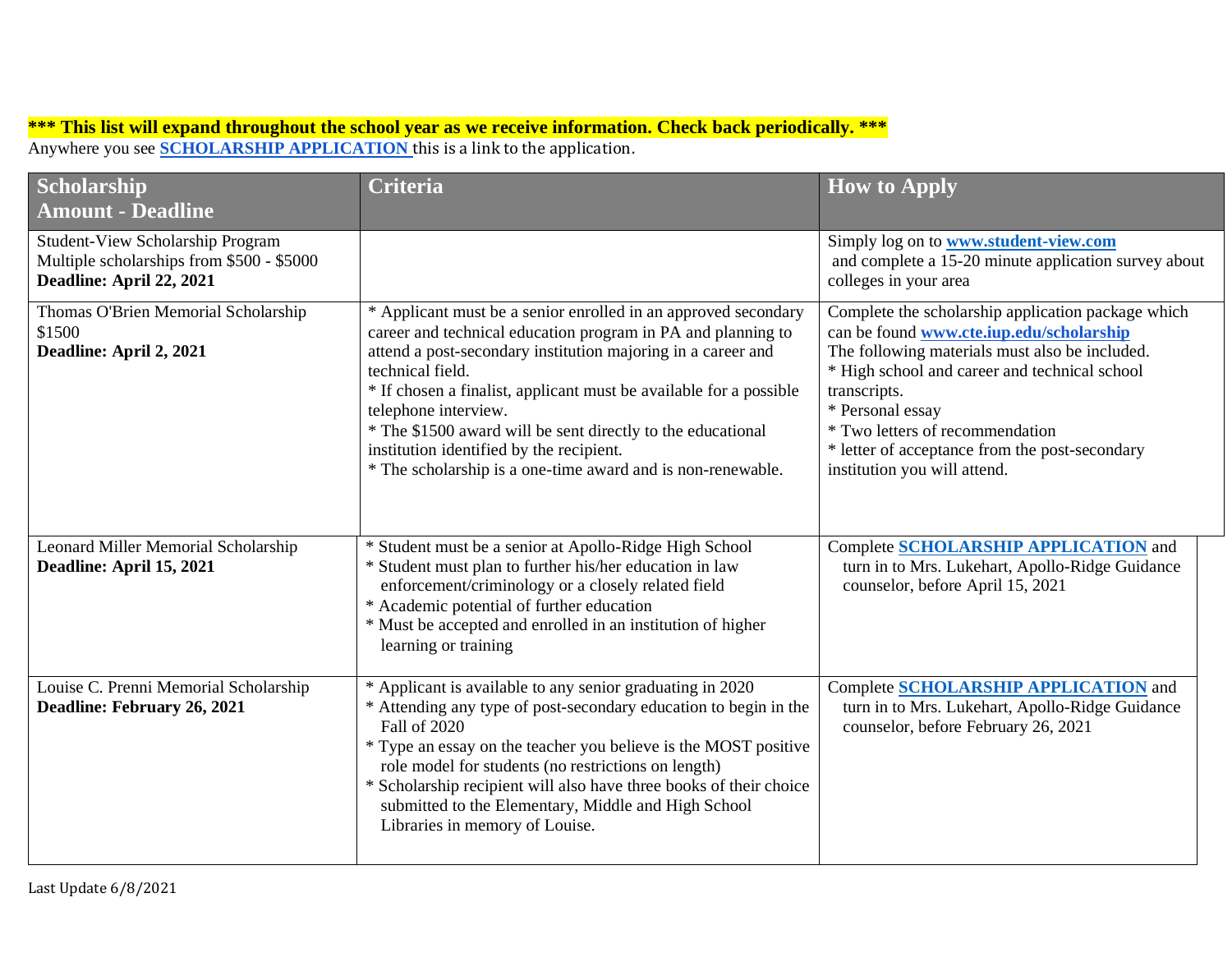| Scholarship<br><b>Amount - Deadline</b>                                               | <b>Criteria</b>                                                                                                                                                                                                                                                                                                                           | <b>How to Apply</b>                                                                                                                                                       |
|---------------------------------------------------------------------------------------|-------------------------------------------------------------------------------------------------------------------------------------------------------------------------------------------------------------------------------------------------------------------------------------------------------------------------------------------|---------------------------------------------------------------------------------------------------------------------------------------------------------------------------|
| Caleb Eli Altmire Scholarship<br>Deadline: March 13, 2020                             | * Student must be a senior at Apollo-Ridge High School<br>* have strong academics<br>* Participate in school activities<br>* Financial needs<br>* Attach a 250-word essay - "What are your future goals"                                                                                                                                  | Complete SCHOLARSHIP APPLICATION and<br>turn in to Mrs. Lukehart, Apollo-Ridge Guidance<br>counselor, before February 26, 2021                                            |
| Genie Corey Memorial Scholarship<br>Deadline: March 5, 2021                           | * Applicant must be seniors planning to pursue a career in<br>education                                                                                                                                                                                                                                                                   | Complete the <b>SCHOLARSHIP APPLICATION</b><br>with a 500 word or less essay and turn in to Mrs.<br>Lukehart, Apollo-Ridge Guidance counselor,<br>before March 5, 2021    |
| Marsha J. Alico Memorial Scholarship<br>\$1,000<br>Deadline: April 1, 2021 at 5:00 pm | * Applicant must be a graduating senior from Apollo-Ridge high<br>School in 2020<br>* maintain a 3.0 or higher cumulative GPA<br>* Plan to pursue a major in Education, Child Development, or<br>Social Work<br>* Be enrolled in an accredited four-year college, university, or<br>other post-secondary institution in the United States | Complete the <b>SCHOLARSHIP APPLICATION</b><br>form with the required documents and turn in to<br>Mrs. Lukehart, Apollo-Ridge Guidance counselor,<br>before April 1, 2021 |
| James Kensinger Memorial Scholarship<br>Deadline: March 5, 2021                       | * Prior acceptance at an institution of higher learning<br>* A grade point average of 2.5 or greater                                                                                                                                                                                                                                      | Complete the <b>SCHOLARSHIP APPLICATION</b><br>form along with an essay and turn in to Mrs.<br>Lukehart, Apollo-Ridge Guidance counselor,<br>before March 5, 2021         |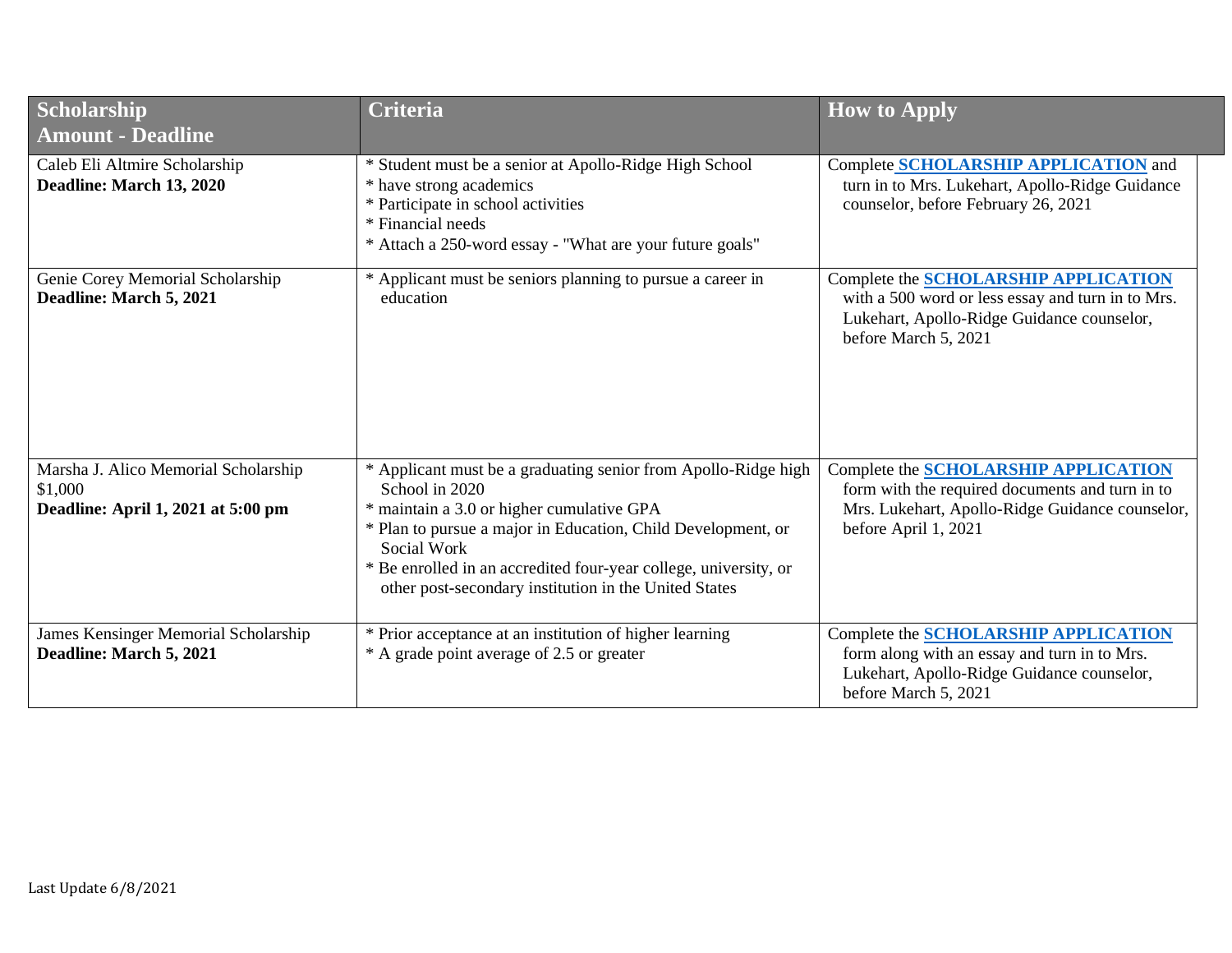| Scholarship<br><b>Amount - Deadline</b>                                                                  | <b>Criteria</b>                                                                                                                                                                                                                                                                                                                                                                                                                                                                                                                                                                                                                                            | <b>How to Apply</b>                                                                                                      |
|----------------------------------------------------------------------------------------------------------|------------------------------------------------------------------------------------------------------------------------------------------------------------------------------------------------------------------------------------------------------------------------------------------------------------------------------------------------------------------------------------------------------------------------------------------------------------------------------------------------------------------------------------------------------------------------------------------------------------------------------------------------------------|--------------------------------------------------------------------------------------------------------------------------|
| Dirk Derrick Car and Truck Accident Injury<br>Scholarship<br>$1 - $1000$<br><b>Deadline: December 15</b> | The Dirk Derrick Car & Truck Accident Injury Scholarship is<br>an award for any current or soon-to-be undergraduate<br>student in the United States who has had his or her life<br>altered due to an injury from a car or truck accident, be it<br>their own injury, that of a loved one, or an influential<br>individual.<br>You must submit a brief essay, no more than 600 words,<br>explaining the effect an auto accident has had on your life.<br>You should describe the accident, the immediate<br>repercussions, long-term impacts, and ultimately display<br>how the accident altered your life as well as how you<br>overcame those challenges. | To apply visit this page and fill out the form<br>provided<br>https://www.derricklawfirm.com/library/scholarship<br>.cfm |
| Mandy Criswell Memorial Scholarship<br>$2 - $500$<br>Deadline: February 26, 2021                         | Apollo Ridge Area student<br>Pursuing an education beyond High School                                                                                                                                                                                                                                                                                                                                                                                                                                                                                                                                                                                      | <b>SCHOLARSHIP APPLICATION</b>                                                                                           |
| PSCA Student Scholarship<br>\$1000<br>Deadline: April 2, 2021                                            | Participants should be high school seniors planning to<br>$\bullet$<br>pursue a post-secondary education.<br>Please submit a one $(1)$ page essay of no more than 500<br>words (single spaced, double spaced between<br>paragraphs) on a School Counselor who has made a<br>difference in your academic, career and/or social-<br>emotional development.<br>The School Counselor you are writing about must be a<br>certified School Counselor, employed as such in<br>Pennsylvania.<br>ALL Essays must be submitted with a PSCA Essay<br>Competition Entry Form (attached).                                                                               | <b>SCHOALRSHIP APPLICATION</b>                                                                                           |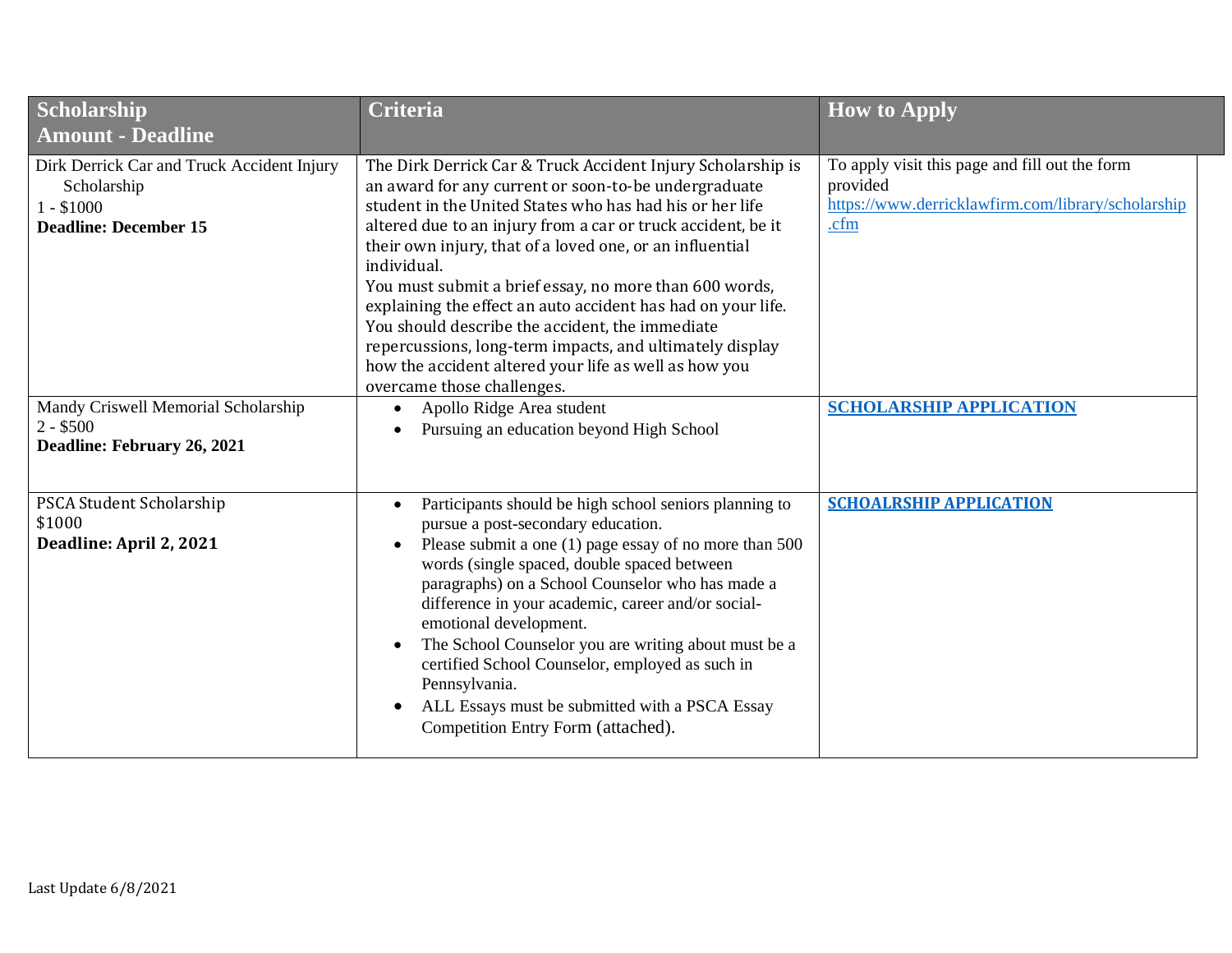| Scholarship<br><b>Amount - Deadline</b>                                                            | <b>Criteria</b>                                                                                                                                                                                                                                                                                                                                                                                                                                                                                                                                                                                                                                                                                                                                                         | <b>How to Apply</b>                                                                                                                                                                              |
|----------------------------------------------------------------------------------------------------|-------------------------------------------------------------------------------------------------------------------------------------------------------------------------------------------------------------------------------------------------------------------------------------------------------------------------------------------------------------------------------------------------------------------------------------------------------------------------------------------------------------------------------------------------------------------------------------------------------------------------------------------------------------------------------------------------------------------------------------------------------------------------|--------------------------------------------------------------------------------------------------------------------------------------------------------------------------------------------------|
| Leechburg Rotary Scholarship for<br><b>Community Service</b><br>Deadline: April 9, 2021            | * Applicant must be a high school senior who resides in the<br>Leechburg Area or Kiski Area school districts<br>* Applicant must further their post-secondary education<br>* Applicant must have involvement, leadership and<br>accomplishments in community projects throughout their high<br>school career                                                                                                                                                                                                                                                                                                                                                                                                                                                            | Complete the <b>SCHOLARSHIP APPLICATION</b><br>form along with the following :<br>* An essay<br>* A letter of recommendation<br>*Proof of acceptance to an accredited college or<br>trade school |
| Montgomery Brothers Memorial Scholarship<br>Deadline: April 15, 2021                               | Senior at Armstrong School District or Lenape Tech<br>$\ast$<br>Accepted to Post-Secondary Trade School, hired for skilled<br>$\ast$<br>trade union apprenticeship upon graduation and/or hired at<br>time of application into skill trade workforce, pending<br>graduation.                                                                                                                                                                                                                                                                                                                                                                                                                                                                                            | <b>Complete the SCHOLARSHIP APPLICATION</b>                                                                                                                                                      |
| Elmer A. and Annabelle C. Snyder<br><b>Educational Trust Scholarship</b><br>Deadline: June 1, 2021 | * Applicant must have desire to pursue a course of study in a<br>college, university, or other similar institution of higher<br>learning<br>* Applicant must reside in Armstrong County                                                                                                                                                                                                                                                                                                                                                                                                                                                                                                                                                                                 | Complete the SCHOLARSHIP APPLICATION<br>form along with 2 letters of recommendation from<br>persons you've known at least one year and your<br>high school transcripts.                          |
| 2021 Three Rivers Desk and Derrick Club<br>2 - \$500 Scholarships<br>Deadline: June 30, 2021       | * Applicant must be accepted and enrolled in a College or<br>university, or a Trade or Vocational degree program, in an<br>Educational Institution accredited, and located, in Western<br>PA, and must be scheduled to attend on either a:<br>(a) Full time basis (12 credit hours or more), or<br>(b) Part-time basis (6 credit hours or more), while being<br>employed on a full-time basis.<br>* Applicant must submit a 500-word essay<br>* Applicant must provide a list of any internship's leadership<br>roles, and/or service activities in which they have participated,<br>and provide a short description of each activity.<br>* Applicant must provide a letter of recommendation in a sealed<br>envelope from someone other than a family member or friend | <b>Complete the SCHOLARSHIP APPLICATION</b><br>form along with the <b>ADDITIONAL</b><br><b>REQUIRED DOCUMENTS</b>                                                                                |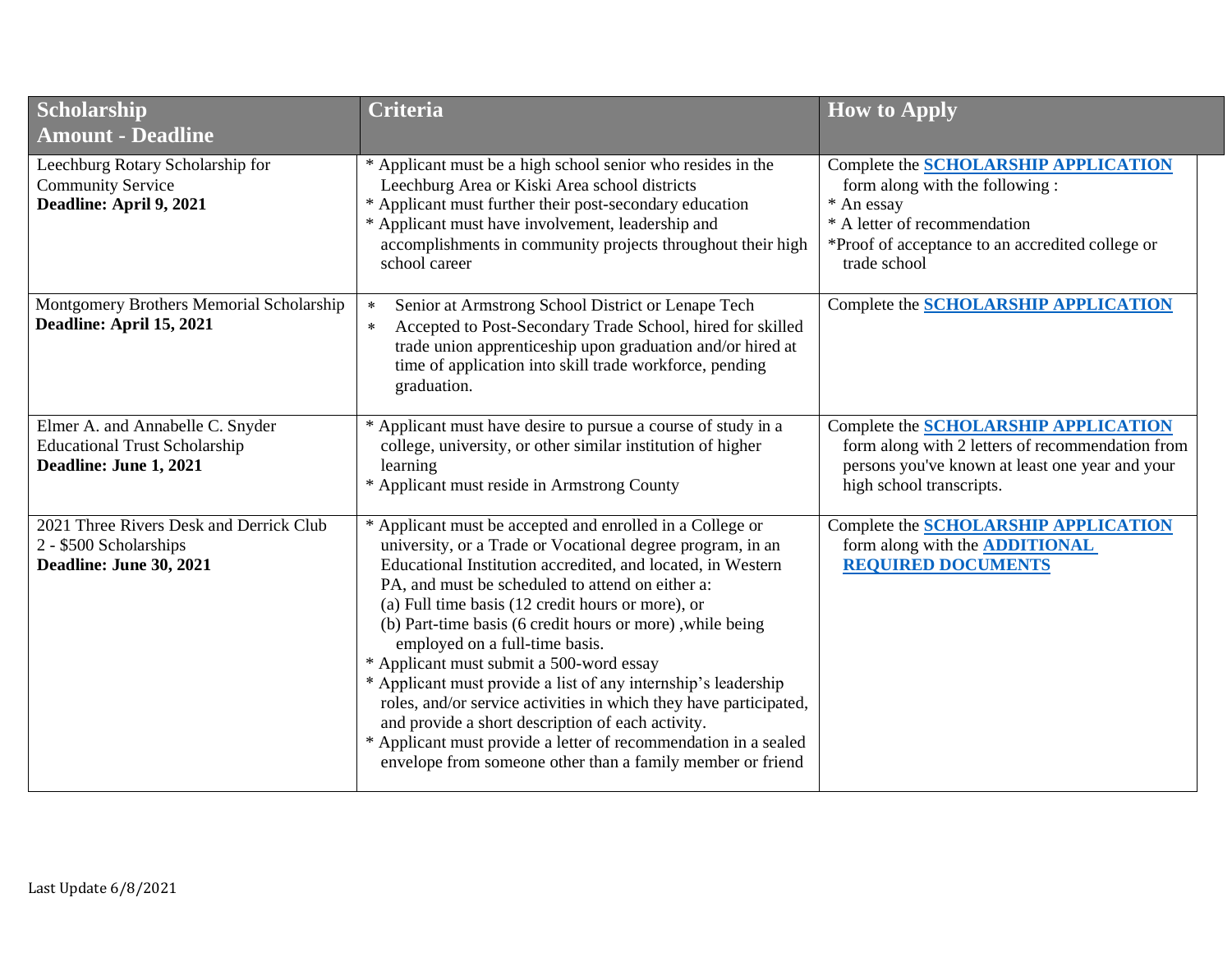| Scholarship<br><b>Amount - Deadline</b>                                                                                                                                      | <b>Criteria</b>                                                                                                                                                                                                                                                                                                                                                                                                                                                                                                                                                                                                                                                                                                                                                | <b>How to Apply</b>                                                                                                                                                                                                           |
|------------------------------------------------------------------------------------------------------------------------------------------------------------------------------|----------------------------------------------------------------------------------------------------------------------------------------------------------------------------------------------------------------------------------------------------------------------------------------------------------------------------------------------------------------------------------------------------------------------------------------------------------------------------------------------------------------------------------------------------------------------------------------------------------------------------------------------------------------------------------------------------------------------------------------------------------------|-------------------------------------------------------------------------------------------------------------------------------------------------------------------------------------------------------------------------------|
| Dwight L. Hutton Scholarship<br>1-\$1,000<br>Deadline: April 15, 2021<br>The Robert E. Edwards Scholarship<br>1st place - \$500 2nd place - \$400<br>Deadline: June 15, 2021 | *Applicant must be enrolled as a senior graduating from Lenape<br>Tech.<br>*Acceptance letter to an accredited post-secondary school with<br>plans to major in a(n) engineering field. Preferably Electrical<br>and/or Controls related.<br>*A letter of recommendation from high school counselor or high<br>school instructor is preferred<br>*One-page essay as detailed in the application<br>* Applicant must be a graduating senior<br>* Applicant must be a current resident of Worthington<br>Boro/West Franklin Township or daughter, son<br>grandchild/great of a WALMP 828 active member.<br>* Applicant must be accepted at an accredited college or<br>university, trade or technical school, attending in the fall of<br>the coming school year. | <b>SCHOLARSHIP APPLICATION</b><br>Complete the <b>SCHOLARSHIP APPLICATION</b><br>and complete the essay question from the<br>scholarship package.<br>*Applicant will also need an official high school<br>transcript (sealed) |
| 20-21 PRFSD Annual Student Scholarship<br>$1 - $2,000$<br>Deadline: April 30, 2021                                                                                           | *Applicant must be a high school senior who will graduate in<br>2021<br>*Attend one of the PRFSD member schools (Lenape Tech is a<br>member)<br>*Plan to attend, upon high school graduation, an institution of<br>higher education such as a college, university, or culinary school<br>majoring in a food service related field<br>*Have a minimum GPA of 3.0                                                                                                                                                                                                                                                                                                                                                                                                | Complete the <b>SCHOLARSHIP APPLICATION</b><br>and additional requirements found in the <b>COVER</b><br><b>LETTER</b> (official transcript, typed essay as<br>described in the application, and letter of<br>recommendation)  |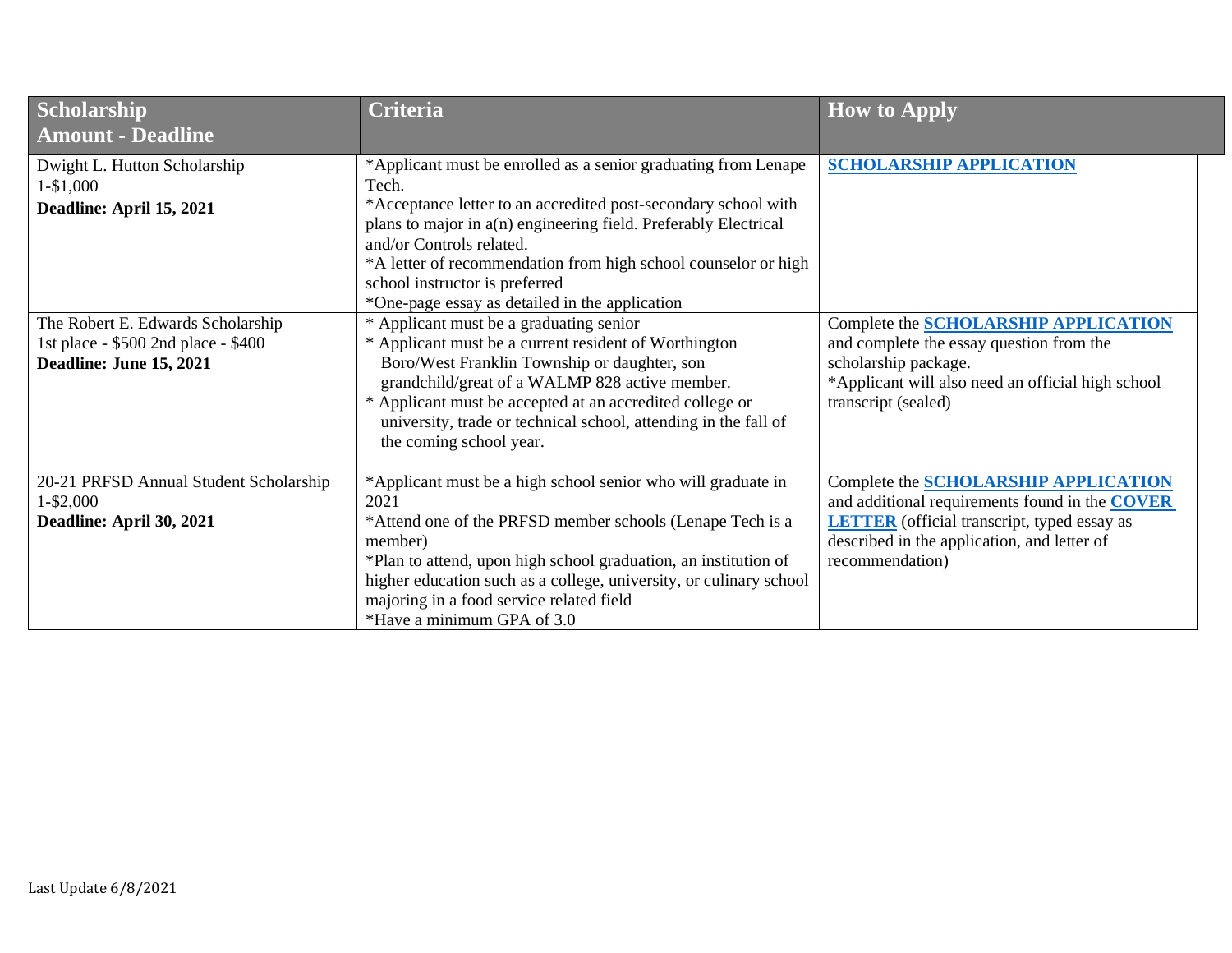| Scholarship<br><b>Amount - Deadline</b>                                                                                   | <b>Criteria</b>                                                                                                                                                                                                                                                                                                                                                                                                                                                                                                                                                                                                                                                                                                                                                                     | <b>How to Apply</b>                                                                                                           |
|---------------------------------------------------------------------------------------------------------------------------|-------------------------------------------------------------------------------------------------------------------------------------------------------------------------------------------------------------------------------------------------------------------------------------------------------------------------------------------------------------------------------------------------------------------------------------------------------------------------------------------------------------------------------------------------------------------------------------------------------------------------------------------------------------------------------------------------------------------------------------------------------------------------------------|-------------------------------------------------------------------------------------------------------------------------------|
| Pittsburgh Metropolitan Area Hispanic<br><b>Chamber of Commerce Foundation</b><br>Scholarship<br>Deadline: April 30, 2021 | *Currently attend, enrolled in or accepted into an accredited<br>post-high school educational institution including 2 or 4 year<br>college or university or vocational, technical, or trade school in<br>the U.S. or its territories<br>*Currently reside or have established plans to reside in one of<br>the following counties: Allegheny, Armstrong, Beaver, Butler,<br>Fayette, Westmoreland, or Washington county<br>*Demonstrate unmet financial need of at least \$1,000 after the<br>financial aid award package has been determined<br>*Have at least one parent of Hispanic ancestry (at least one of<br>the applicant's grandparents must be Hispanic)<br>*Have a minimum cumulative GPA of 3.0<br>*Enroll as a full-time student<br>*Community involvement is required | Complete the <b>SCHOLARSHIP APPLICATION</b><br>and submit an official transcript and essay as<br>described in the application |
| Armstrong County Herb Group<br>1-2 Scholarships<br>Deadline: April 15, 2021                                               | Students must be continuing their education in the<br>$\bullet$<br>areas of Culinary Arts, horticulture, natural<br>resources or forestry.<br>Need to write a 250 word essay on provided topic<br>$\bullet$<br>Letter of recommendations from a non-relative<br>$\bullet$<br>Copy of proof of acceptance to post-secondary school<br>$\bullet$<br>must be included<br>Volunteering, leadership and awards may be on the<br>$\bullet$<br>same sheet                                                                                                                                                                                                                                                                                                                                  | <b>SCHOLARSHIP APPLICATION</b>                                                                                                |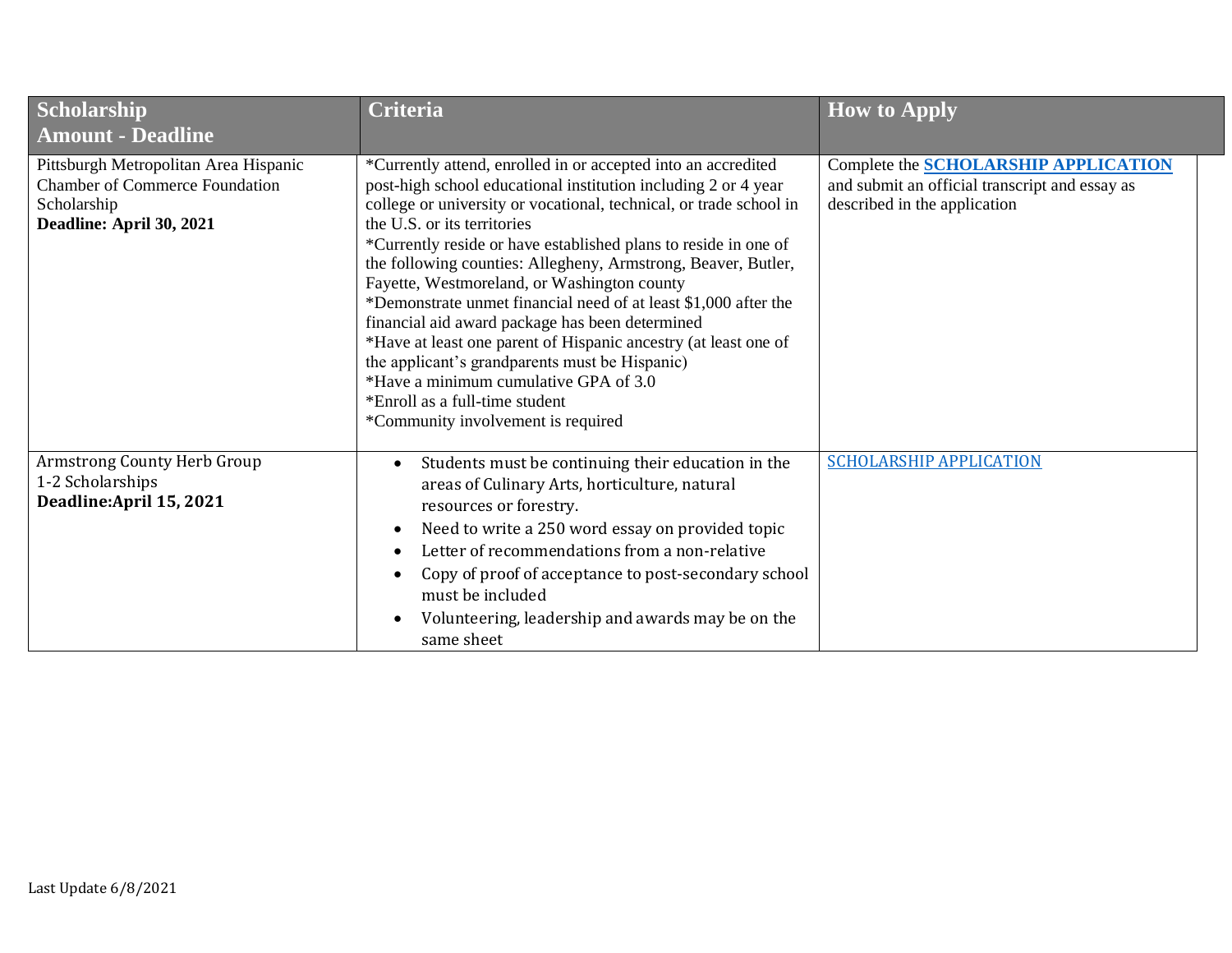| Scholarship<br><b>Amount - Deadline</b>                                                                                      | <b>Criteria</b>                                                                                                                                                                                                                                                                                                                                                                                                                                                                                                                                                                                                                                                                                                                                                                                              | <b>How to Apply</b>                                                                                                                  |
|------------------------------------------------------------------------------------------------------------------------------|--------------------------------------------------------------------------------------------------------------------------------------------------------------------------------------------------------------------------------------------------------------------------------------------------------------------------------------------------------------------------------------------------------------------------------------------------------------------------------------------------------------------------------------------------------------------------------------------------------------------------------------------------------------------------------------------------------------------------------------------------------------------------------------------------------------|--------------------------------------------------------------------------------------------------------------------------------------|
| <b>Passavant Memorial Homes Foundation</b><br><b>Community Service Scholarship</b><br>1-\$10,000<br>Deadline: April 30, 2021 | Candidate must be a graduating high school senior in<br>2020 - 2021 school year<br>Candidate must be graduating from a high school in<br>$\bullet$<br>one of the following western Pennsylvania counties:<br>Allegheny, Armstrong, Beaver, Bedford, Butler,<br>Cambria, Clarion, Crawford, Erie, Fayette, Greene,<br>Indiana, Jefferson, Lawrence, Mercer, Somerset,<br>Venango, Washington, or Westmoreland<br>Candidate must be qualified and planning to attend<br>an accredited two- or four-year post-secondary<br>education program<br>Candidate must complete the application form in its<br>entirety, including all letters, references, and essay<br>information<br>If requested, the candidate must be available to<br>participate in an interview with the PMHF's<br>Scholarship Review Committee | Complete the SCHOLARSHIP APPLICATION and<br>other required documents (3 letters of<br>recommendation, essay)                         |
| Cindy Murray Memorial Scholarship<br>Deadline: April 16, 2021                                                                | * Student must be a graduating senior from Apollo-Ridge High<br>School<br>* Student must have been an active participant in band or chorus<br>* Student must be accepted to pursue a 4-year degree at an<br>accredited college or university                                                                                                                                                                                                                                                                                                                                                                                                                                                                                                                                                                 | Complete SCHOLARSHIP APPLICATION and<br>turn into Mrs. Lukehart, Apollo-Ridge Guidance<br>counselor, before April 16, 2021           |
| Andy Koma Memorial Registered Nursing<br>Scholarship Award<br>Deadline: April 30, 2021                                       | * Applicant must be a senior at Apollo-Ridge High School<br>* Must be accepted and enrolled in an institution of higher<br>learning or training. (2 or 4-year college or university, nursing<br>school)<br>* Must plan to major in nursing                                                                                                                                                                                                                                                                                                                                                                                                                                                                                                                                                                   | Complete the SCHOLARSHIP APPLICATION<br>form and turn in to Mrs. Lukehart, Apollo-Ridge<br>Guidance counselor, before April 30, 2021 |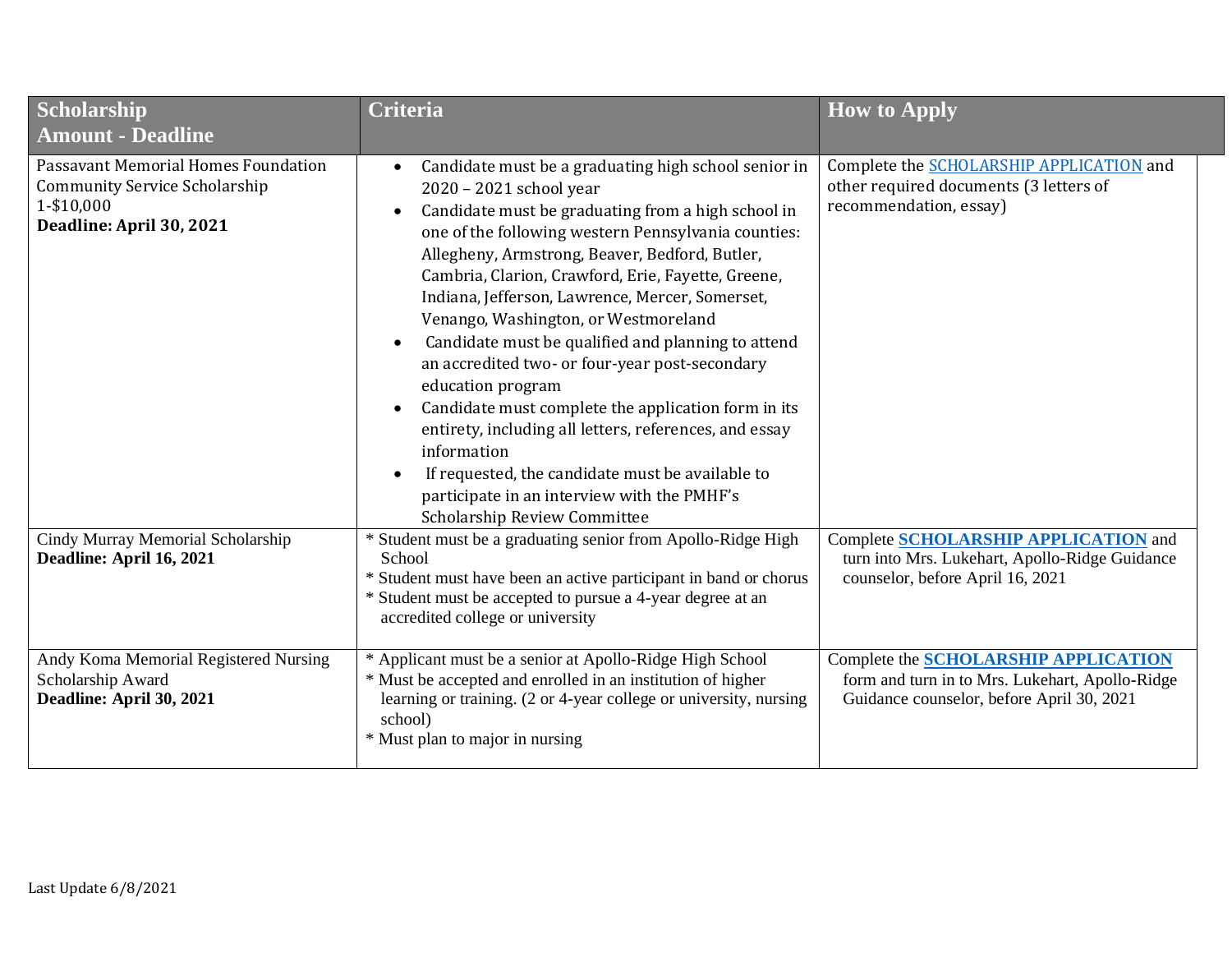| <b>Scholarship</b><br><b>Amount - Deadline</b>                                 | <b>Criteria</b>                                                                                                                                                                                                                                                                                                                                                                                                                                                                                                                                                                                                                                                                                                                               | <b>How to Apply</b>                                                                                                                                                |
|--------------------------------------------------------------------------------|-----------------------------------------------------------------------------------------------------------------------------------------------------------------------------------------------------------------------------------------------------------------------------------------------------------------------------------------------------------------------------------------------------------------------------------------------------------------------------------------------------------------------------------------------------------------------------------------------------------------------------------------------------------------------------------------------------------------------------------------------|--------------------------------------------------------------------------------------------------------------------------------------------------------------------|
| BRYJA-BLYSTONE SCHOLARSHIP<br>\$1,000<br>Deadline: May 6, 2021                 | * Student must plan to major in secondary education with<br>certification either in mathematics or a science related content<br>area.<br>* Scholarship will be awarded upon completion of the recipient's<br>freshman year of college and verification that the student has<br>maintained a minimum 3.0 grade point average.<br>* The awarded student must submit a copy of their transcripts to<br>the Superintendent upon receipt for verification to the<br>scholarship sponsor.                                                                                                                                                                                                                                                           | Complete <b>SCHOLARSHIP APPLICATION</b> and<br>turn in to Mrs. Lukehart, Apollo-Ridge Guidance<br>counselor, before May 6, 2021                                    |
| Virginia Cooper Smith Memorial<br>Scholarship Fund<br>Deadline: April 16, 2021 | *Must be a senior at Apollo-Ridge High School<br>* The committee, after first giving preference to any student<br>pursuing a course of study in English, shall select a student,<br>who in their judgment has need of financial assistance and<br>will likely succeed in college and make the best citizen in the<br>future<br>*Strong service, leadership and character<br>* Academic potential (Rank and GPA will be reviewed. GPA<br>must be at least a B average or better!)<br>* Must be accepted and enrolled in an institution of higher<br>learning or training (4-year or 2-year college/university,<br>nursing school, trade, technical or business school.)<br>* Gross family income as classified on Federal Income Tax<br>Return | Complete <b>SCHOLARSHIP APPLICATION</b> and<br>turn in to Mrs. Lukehart, Apollo-Ridge Guidance<br>counselor, before April 16, 2021                                 |
| Harry Rollinson Memorial Scholarship<br>Deadline: April 16, 2021               | * Any graduating senior who has been accepted to and will be<br>attending a college, technical school, or a career training<br>curriculum.<br>* Attach a copy of your college, technical school, or career<br>training acceptance(s).<br>* Two teacher references attesting to the student's academic<br>standing and citizenship<br>* Complete an essay                                                                                                                                                                                                                                                                                                                                                                                      | Complete the <b>SCHOLARSHIP APPLICATION</b><br>form along with an essay and turn in to Mrs.<br>Lukehart, Apollo-Ridge Guidance counselor,<br>before April 16, 2021 |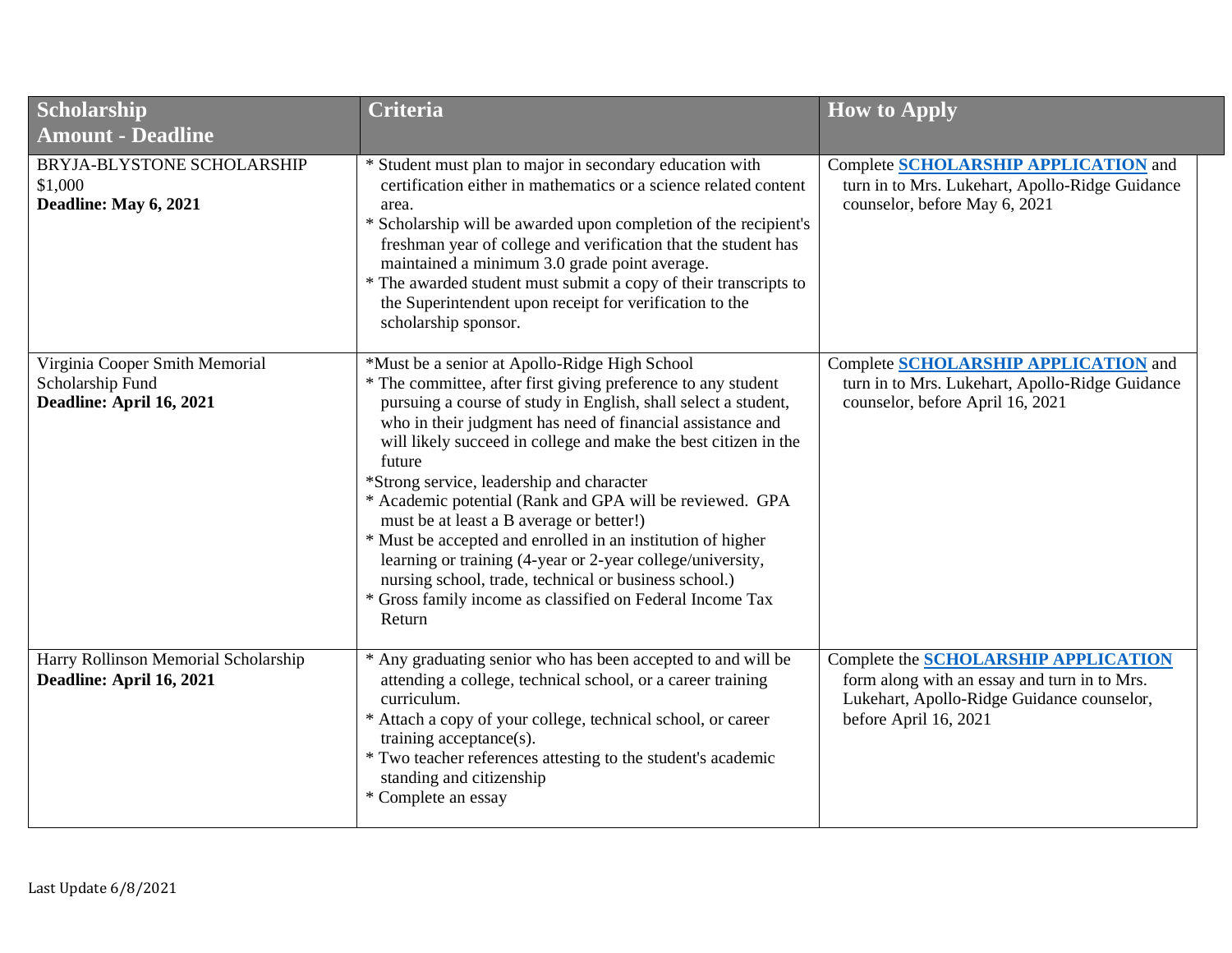| Scholarship<br><b>Amount - Deadline</b>                            | <b>Criteria</b>                                                                                                                                                                                                                                                                                                                                                                                                                                                                           | <b>How to Apply</b>                                                                                                                    |
|--------------------------------------------------------------------|-------------------------------------------------------------------------------------------------------------------------------------------------------------------------------------------------------------------------------------------------------------------------------------------------------------------------------------------------------------------------------------------------------------------------------------------------------------------------------------------|----------------------------------------------------------------------------------------------------------------------------------------|
| Meridith E. Liebl Memorial Scholarship<br>Deadline: April 30, 2021 | * Student interested in the study of Business - Apollo Ridge<br>* Please provide a typed essay explaining why you are<br>interested in the study of Business. (approximately 300-600<br>words).<br>* Please include the following items:<br>- Letter of Acceptance from college or university<br>-Verification of intention to study business (Letter from<br>school indicating admission to specific business program, or<br>contingent admission, or copy of college application, etc.) | <b>SCHOLARSHIP INFORMATION AND CRITERIA</b><br><b>SCHOLARSHIP APPLICATION</b>                                                          |
| Josh Henry Memorial Scholarship<br>Deadline: April 12, 2021        | * Applicant must be an athlete<br>* Applicant must be a senior at Apollo-Ridge High School<br>* Applicant must plan to further their education at a college or<br>university<br>* Applicant must be a strong leader in the community and at<br>school                                                                                                                                                                                                                                     | Complete <b>SCHOLARSHIP APPLICATION</b> and<br>turn in to Mrs. Lukehart, Apollo-Ridge Guidance<br>counselor, before April 12, 2021     |
| Health Professions Scholarship<br>Deadline: April 23, 2021         | *Must be a senior at Apollo-Ridge High School<br>*Must be accepted and enrolled in an institution of higher<br>learning or training (2 or 4 year college or university, nursing<br>school, or certificate program)<br>*Must major in a health career (any major in the health field can<br>apply)                                                                                                                                                                                         | Complete the <b>SCHOLARSHIP APPLICATION</b> and<br>turn in to Mrs. Lukehart, Apollo-Ridge guidance<br>counselor, before April 23, 2021 |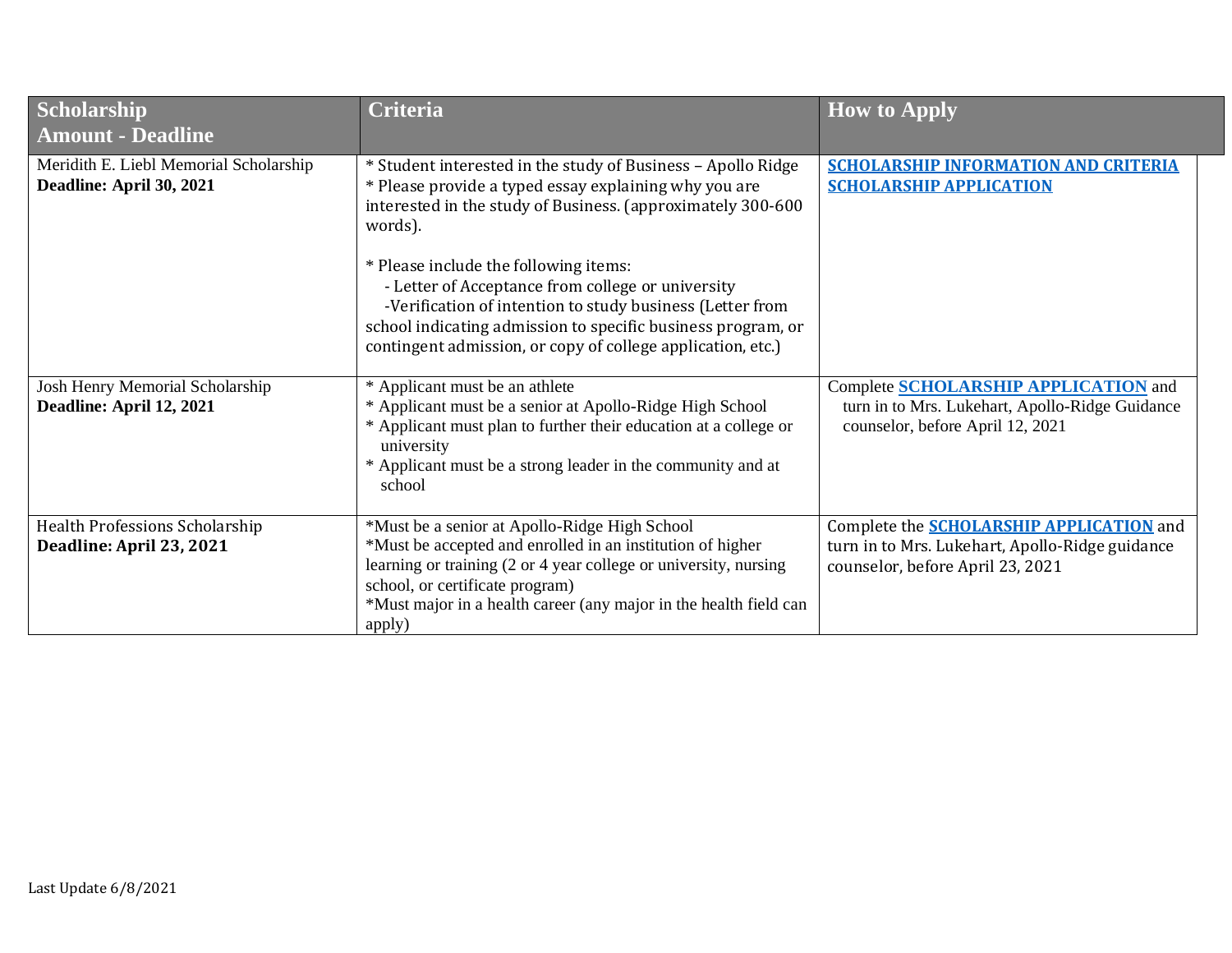| Scholarship<br><b>Amount - Deadline</b>                                               | <b>Criteria</b>                                                                                                                                                                                                                                                                                                                                                                                                                                                                                                                                                                                                                      | <b>How to Apply</b>                                                                                                                                                                                                                                                                                                                                                                              |
|---------------------------------------------------------------------------------------|--------------------------------------------------------------------------------------------------------------------------------------------------------------------------------------------------------------------------------------------------------------------------------------------------------------------------------------------------------------------------------------------------------------------------------------------------------------------------------------------------------------------------------------------------------------------------------------------------------------------------------------|--------------------------------------------------------------------------------------------------------------------------------------------------------------------------------------------------------------------------------------------------------------------------------------------------------------------------------------------------------------------------------------------------|
| Kittanning Rotary Club Scholarship Contest<br>$2 - $1000$<br>Deadline: April 30, 2021 | *For seniors who reside in Armstrong School District, including<br>Public, Vocational-Technical, and Private schools.                                                                                                                                                                                                                                                                                                                                                                                                                                                                                                                | To Apply: Write an Essay on the topic<br>"What service about self means to me"<br>*Two pages maximum – typed or word processor.<br>Include your name, home address, home telephone<br>number, and school name.<br><b>Additional Info:</b><br>autumnjvs@gmail.com,<br>jennifer.vensel@stbank.com<br>Mail To:<br>"Essay Contest"<br>Kittanning Rotary Club<br>P.O. Box 569<br>Kittanning, PA 16201 |
| LVTEA Scholarship<br>$1 - $500$<br>Deadline: May 7, 2021                              | LVTEA Scholarship is now accepting applications. This<br>scholarship is sponsored by the Lenape Teachers Union. In<br>order to qualify for the scholarship, you must: 1. Received a<br>letter of acceptance from a post-secondary school, 2. Start<br>classes within six months of graduation, and 3. Financial<br>Need. One \$500 scholarship will be awarded. You will need<br>to complete a document on Microsoft Forms, submit an<br>essay, and submit your acceptance letter to the post-<br>secondary school you will be attending no later than 12:45<br>pm on Friday, May 7, 2021. No late applications will be<br>accepted. | Check your school email for a link to the<br>scholarship.<br>If you cannot access the link, did not receive the<br>link, or have questions, please email Mrs. Purvis at<br>purgale@mylenape.net                                                                                                                                                                                                  |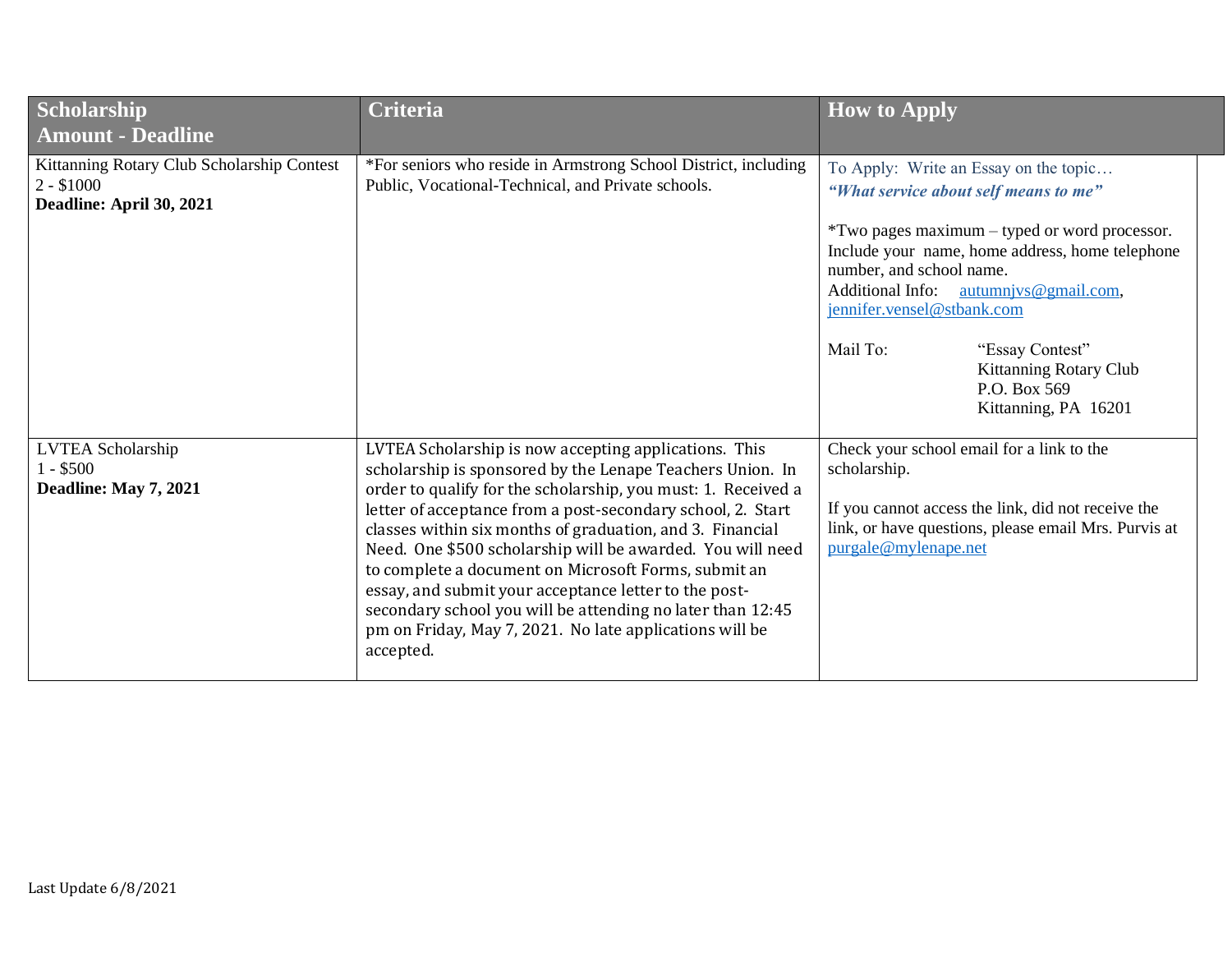| Scholarship<br><b>Amount - Deadline</b>                                   | <b>Criteria</b>                                                                                                                                                                                                                                                                                                                                                                                                                                                                                                                                            | $\parallel$ How to Apply                                                                                                                                                                                                         |
|---------------------------------------------------------------------------|------------------------------------------------------------------------------------------------------------------------------------------------------------------------------------------------------------------------------------------------------------------------------------------------------------------------------------------------------------------------------------------------------------------------------------------------------------------------------------------------------------------------------------------------------------|----------------------------------------------------------------------------------------------------------------------------------------------------------------------------------------------------------------------------------|
| Bernie Smith Scholarship<br>$1 - $1,000$<br><b>Deadline: May 15, 2021</b> | *At least one, but not more than three letters of support that<br>confirm the student's experience and accomplishments that<br>promote the mission of the Armstrong-Indiana-Clarion Drug<br>and Alcohol Commission<br>*Student essay expressing experiences and accomplishments<br>as they relate to the mission of the AICDAC<br>*Applications must be typed or computer generated. Hand-<br>written applications will not be accepted. A Word version of<br>the application, as well as information on the Commission,<br>can be found at www.aicdac.org | Complete SCHOLARSHIP APPLICATION<br>along with essay and one to three letters of<br>support and mail to:<br>Armstrong-Indiana-Clarion Drug and Alcohol<br>Commission<br>10829 US Route 422<br>P.O. Box 238<br>Shelocta, PA 15774 |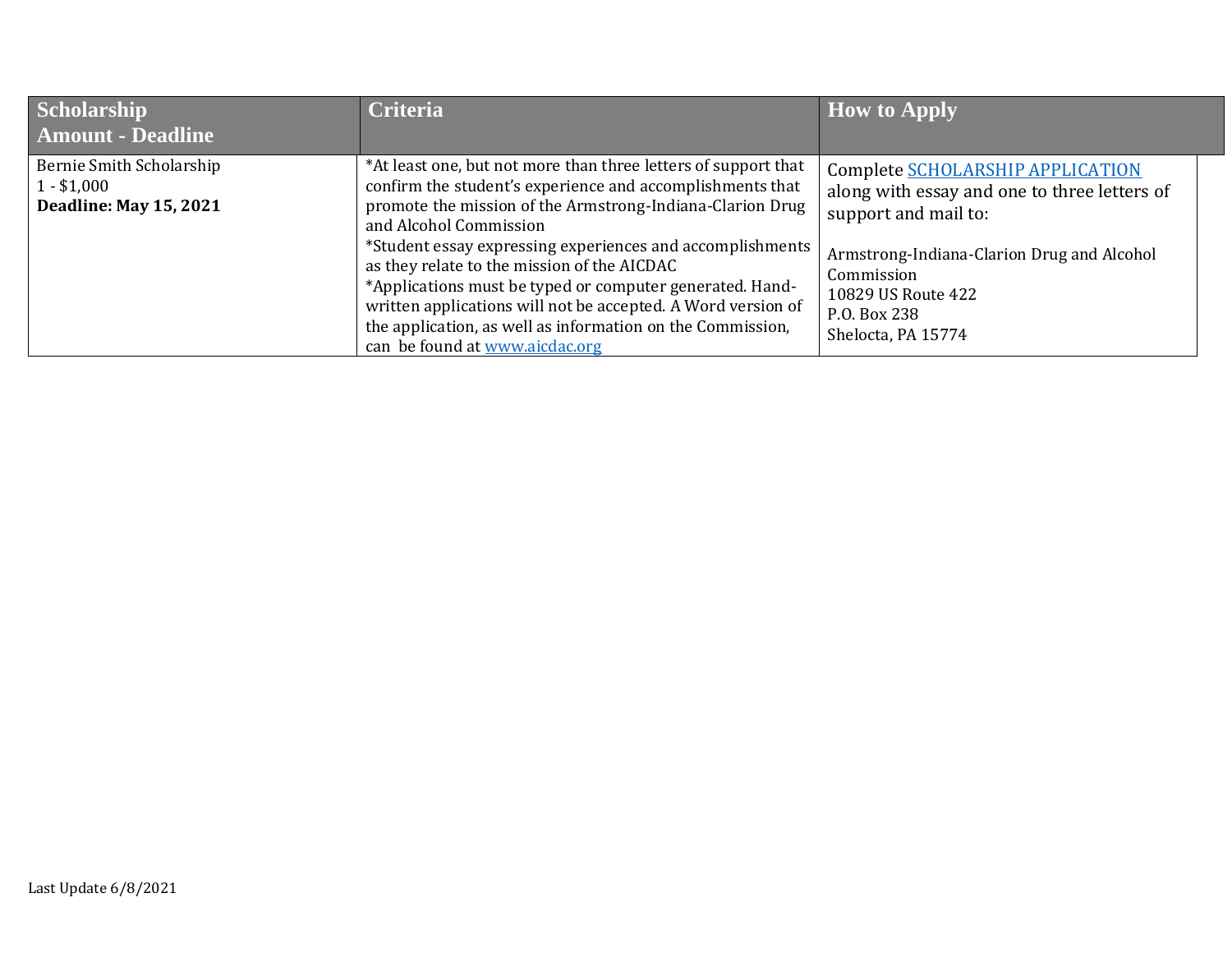| Scholarship<br><b>Amount - Deadline</b>                                                                                          | <b>Criteria</b>                                                                                                                                                                                                                                                                                                                                                                                                                                                                                                                                                                                                                                                                                                                                                                                            | <b>How to Apply</b>                                                                                                                                                                                                                                   |
|----------------------------------------------------------------------------------------------------------------------------------|------------------------------------------------------------------------------------------------------------------------------------------------------------------------------------------------------------------------------------------------------------------------------------------------------------------------------------------------------------------------------------------------------------------------------------------------------------------------------------------------------------------------------------------------------------------------------------------------------------------------------------------------------------------------------------------------------------------------------------------------------------------------------------------------------------|-------------------------------------------------------------------------------------------------------------------------------------------------------------------------------------------------------------------------------------------------------|
| St. Vincent de Paul THRIFT STORE<br>Kittanning, Inc. - Larry Collar Scholarship<br>$1 - $2,000$<br><b>Deadline: May 17, 2021</b> | *To qualify, applicants must be a senior at one of the<br>following schools or be a senior student parishioner of a<br>partner parish as follows:<br>*Armstrong Jr/Sr High School<br>*West Shamokin Jr/Sr High School<br>*Lenape Technical School<br>*Homeschoolers in the Armstrong School District<br>*St. Mary Our Lady of Guadalupe<br>*Christ Prince of Peace<br>*St. Lawrence Church<br>*Must have at least a 3.0 cumulative grade point average (on<br>a scale of 4.0) at the time of application<br>*Must be accepted at an accredited post-secondary<br>educational institution<br>*Must be an active volunteer with a recognized agency at the<br>time of application<br>*Must answer 4 short-answer essay questions (included on<br>the information sheet found in the link to the application) | Complete SCHOLARSHIP APPLICATION and<br>submit:<br>-official transcript of grades from high school<br>(must include the most recent two semesters'<br>grade point average)<br>-highest SAT or ACT score<br>-answers to 4 short-answer essay questions |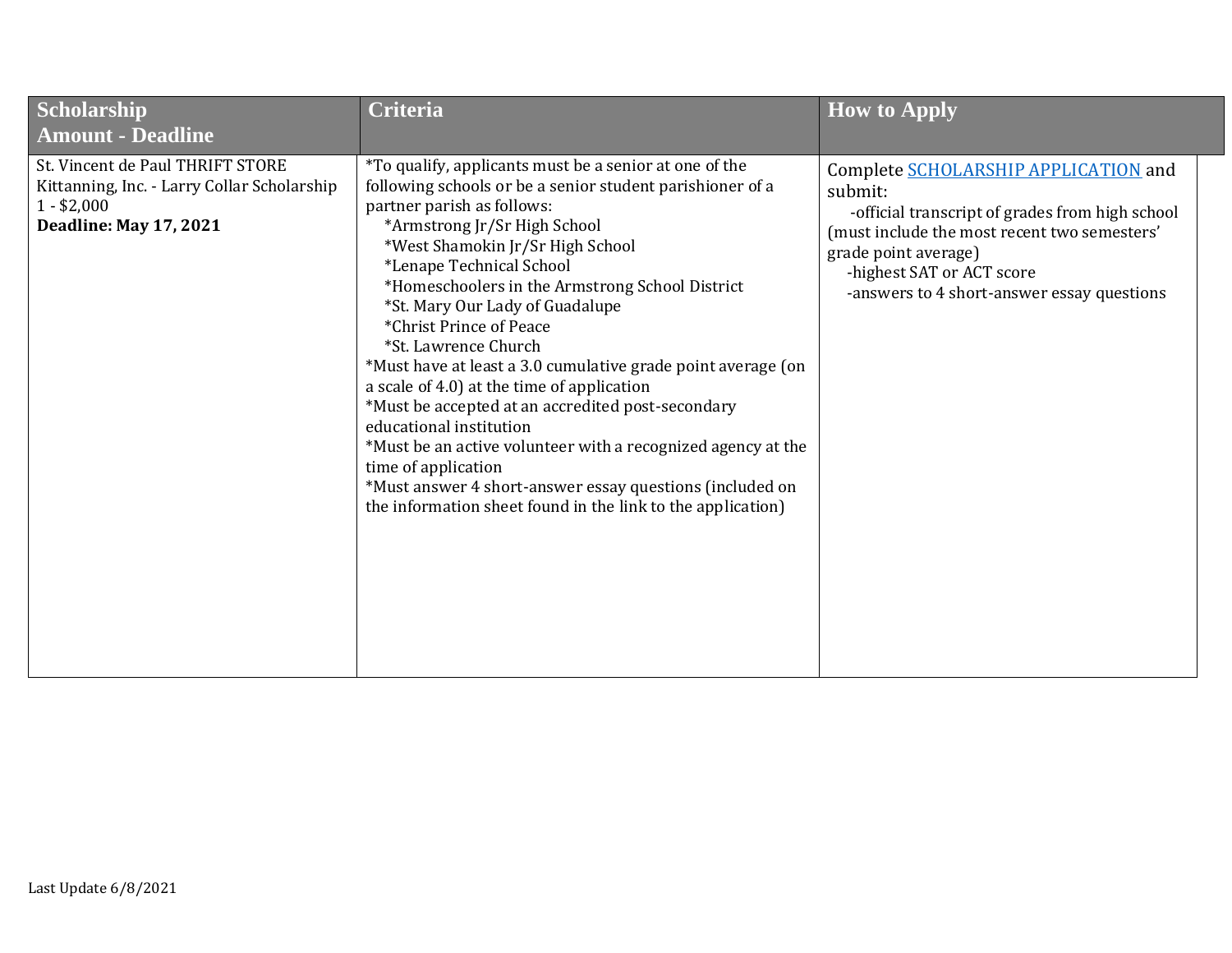| Scholarship<br><b>Amount - Deadline</b>                                                                                             | Criteria                                                                                                                                                                                                                                                                                                                                                                                                                                                                                                                                                                                                                                                                                                                                                                                                           | <b>How to Apply</b>                                                                                                                                                                                                                            |
|-------------------------------------------------------------------------------------------------------------------------------------|--------------------------------------------------------------------------------------------------------------------------------------------------------------------------------------------------------------------------------------------------------------------------------------------------------------------------------------------------------------------------------------------------------------------------------------------------------------------------------------------------------------------------------------------------------------------------------------------------------------------------------------------------------------------------------------------------------------------------------------------------------------------------------------------------------------------|------------------------------------------------------------------------------------------------------------------------------------------------------------------------------------------------------------------------------------------------|
| Gerstbrein/McCanna Scholarship for the<br>Arts/Industrial Arts<br><b>Deadline: May 31, 2021</b><br>Horatio Alger Career & Technical | *To qualify, the applicant must be a current senior at<br>Armstrong HS, West Shamokin HS, or Lenape Technical<br>School<br>*The student must be pursuing their education in the Arts<br>(drawing, painting, fiber, ceramics, sculpture, structural,<br>design, architecture, etc.) or Industrial Arts (carpentry,<br>cabinetry, millwork, furniture, etc.)<br>*The recipient of this scholarship must be enrolled in a two<br>(2) or four (4) year degree program at an accredited college,<br>university, or technical school within a 300-mile radius of<br>their respective high school and which is approved by the<br><b>Community Foundation Board of Directors. Certificate</b><br>programs may be approved for Industrial Arts studies only.<br><i>*To qualify, the applicant must have completed high</i> | To apply, submit the following things to the<br>Lenape Tech guidance office:<br>Submit a 1 page essay of why you like the<br>arts/industrial arts<br>Submit 3 pictures of examples of your work<br>To apply, visit 2021 Horatio Alger Career & |
| Scholarship<br>Deadline: June 30, 2021 at 12:00 PM<br>EDT (Noon)<br>500 Scholarships up to \$2,500 each                             | school (or earned a high school equivalency credential)<br>*Will be enrolled in eligible program in Fall 2021<br>*Exhibit a strong commitment to pursue and complete a<br>career or technical program (up to 2 years) at an accredited<br>non-profit post-secondary institution in the United States<br>*Demonstrated critical financial need (must be eligible to<br>receive the Federal Pell grant as determined by completion<br>of the FAFSA or have a family income under \$55,000)<br>*Demonstrated perseverance in overcoming adversity<br>*Be under the age of 30<br>*Be a United States citizen                                                                                                                                                                                                           | <b>Technical Scholarship (smarterselect.com)</b>                                                                                                                                                                                               |

Some important scholarship application tips:

1. Apply early! Please try to avoid submitting applications on the due date, as you may encounter unexpected problems with getting a document you need or some other emergency.

Last Update 6/8/2021 2. Request recommendation letters NOW! Doing so allows your recommenders adequate time to write your letter. Most scholarships requireone (1) to three (3) recommendation letters. Consider asking teachers, coaches, bosses, or activity advisors. Be sure to let your recommenders know a